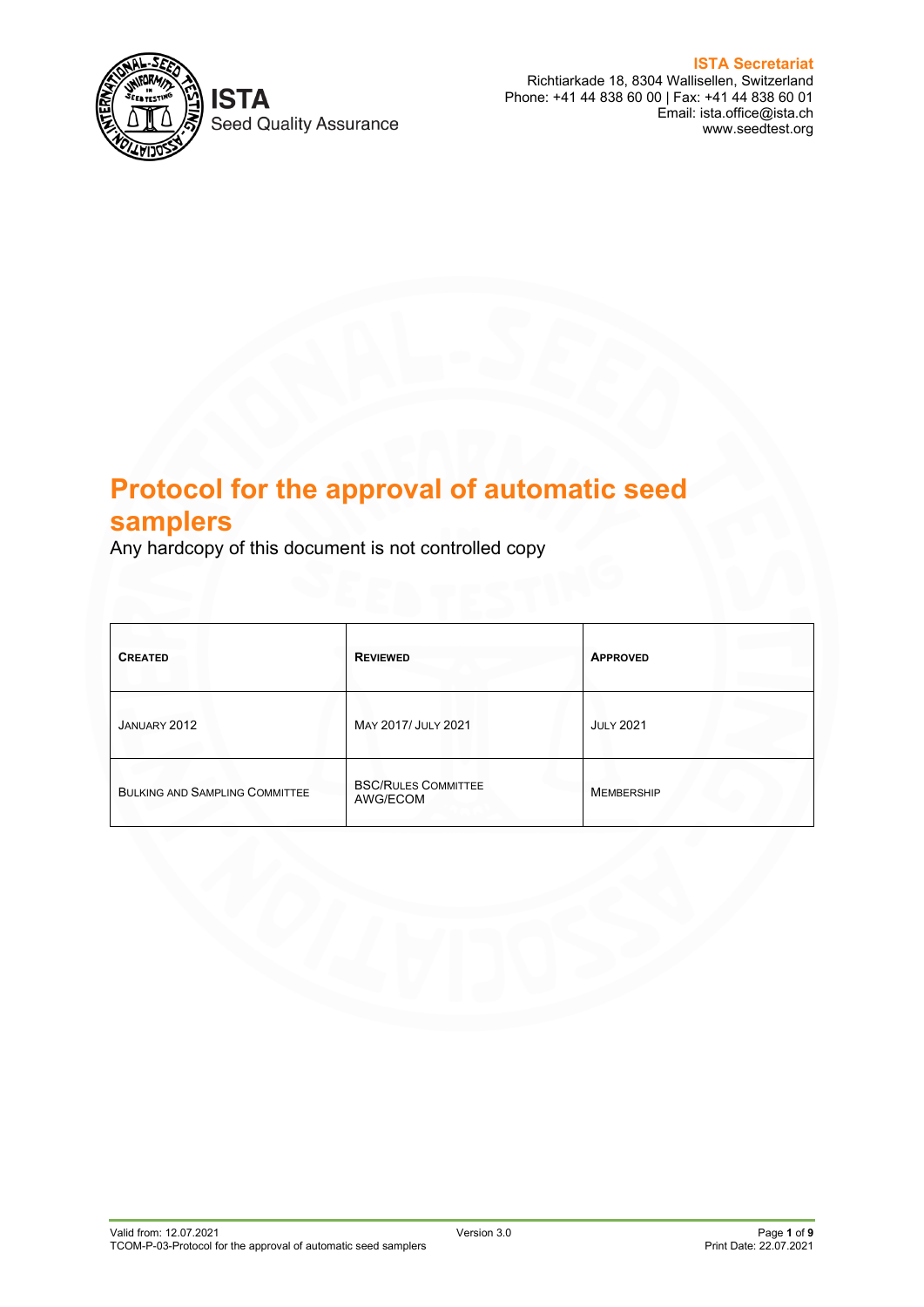# **Scope**

When seed samples are taken by automatic seed samplers for the purpose of issuing an Orange International Seed Lot Certificate, the installation and operation of the automatic seed samplers used must be approved by an accredited ISTA Seed Testing Laboratory or an accredited ISTA Sampling Entity (ISTA Rules 2.5.4.4). **The scope of accreditation of the ISTA Seed Testing Laboratory must include Sampling.**

## **RELATED DOCUMENTS**

International Rules for Seed Testing (ISTA Rules current edition) ISTA Accreditation Standard (current edition) The ISTA Handbook on Seed Sampling (current edition)

## **RESPONSIBILITY**

The ISTA Seed Testing Laboratory/Sampling Entity is responsible for ensuring that the installation and operation of the automatic seed sampler corresponds to the ISTA Rules when the approval is first issued. The ISTA Seed Testing Laboratory/Sampling Entity or designated samplers are responsible for carrying out the necessary annual monitoring.

## **ABBREVIATIONS**

BSC: ISTA Bulking and Sampling Committee AWG: Accreditation Working Group of the ISTA Executive Committee ECOM: ISTA Executive Committee TSW: Thousand seed weight

## **PROCESS DESCRIPTION**

## **1. Definition of automatic seed sampler**

An automatic seed sampler consists of a sampling device, an outlet for the seed sample, a container for collecting the composite sample and a timing device. A sample divider may be connected between the sampling device and the container for collecting the composite sample.

The automatic seed sampler takes primary samples from the seed stream at constant time intervals.

## **2. The automatic seed sampler must fulfil the following conditions**

- it must sample the entire cross section of the seed stream uniformly:
- it must not damage the seed;
- it must not select seed according to size, chaffiness or any other seed characteristic;
- seed must not bounce out of the seed sampler:
- all parts must be constructed in such a way that they can be cleaned effectively or that they are self-cleaning.

## **3. The installation of the automatic seed sampler must fulfil the following conditions**

- the primary samples must be taken after the last step of processing;
- the falling distance between the sampling device and the container for the composite sample must be similar to the falling distance of the main seed stream;
- the connection between the sampling device and the container for the composite sample must be such that no seed or impurities will remain in the funnel or duct and must not allow seed to be added or withdrawn;
- the manufacturer's installation instructions must be followed.

## **4. The operation of the automatic seed sampler must fulfil the following conditions**

- the sampling device must be properly adjusted and operated;
- there must be an unambiguous link between the composite sample and the seed lot;
- the opening of the sampling unit must be large enough for the seeds and all possible impurities to enter it easily;
- the time the sampling unit passes through the seed stream must be long enough for seeds and impurities to enter it;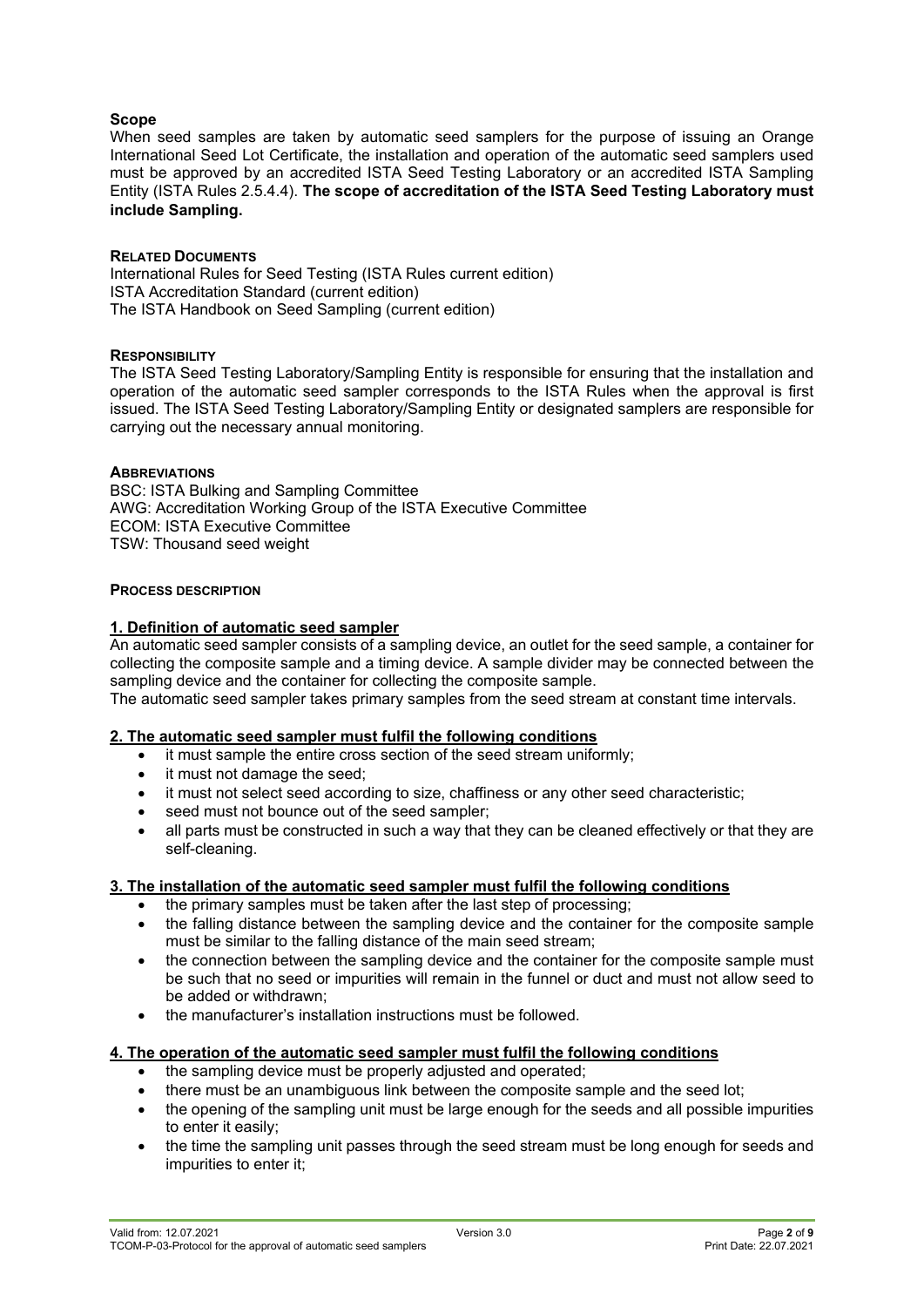- the timing device and any other settings must not be changed during the processing of the same seed lot;
- at least the minimum number of primary samples as given in the ISTA Rules must be taken;
	- the composite sample must meet the following requirements:
		- o it must be sufficiently uniform compared to the seed lot;<br>  $\circ$  at least the minimum required sample size must be obta
		- at least the minimum required sample size must be obtained;
		- $\circ$  the container for the composite sample must be filled to the minimum level (where applicable); and
		- $\circ$  there must be no cross-contamination between the composite samples:
- all parts must be clean when changing from one seed lot to the next one;
- the operation staff must follow the operation and cleaning instructions;
- the ISTA Seed Testing Laboratory/Sampling Entity must be informed about any substantial adjustments to the automatic seed sampler or procedures before any changes are introduced;
- records must be kept which should contain the following data as a minimum-
	- $\circ$  type and date of maintenance activities, e.g. ducting cleaned, timer operation checked;
	- o lot data (sampling date, species, seed lot reference number, seed lot size);
	- $\circ$  number of primary samples or time settings; and  $\circ$  serial number of the sample container and level
	- serial number of the sample container and level to which the sample container for the composite is filled (where applicable).

There is no need to keep the records above when the authorised ISTA Seed Sampler (person) is present all the time during sampling.

# **5. Responsibility of the seed sampler (person)**

The authorised ISTA Seed Sampler is responsible for:

- checking that the automatic seed sampler is operating properly and that the sampling fulfils the requirements described above when used for ISTA sampling purposes;
- refusing the sample when
	- $\circ$  any of the requirements above are not met<sub>i</sub>  $\circ$  the sample does not seem to be sufficiently
	- the sample does not seem to be sufficiently uniform; or
	- o the sample size differs from the expected sample size;
- ensuring that all parts of the sample collection duct and automatic seed sampler that can be opened or manipulated are sealed. There is no need for sealing those parts when the authorised ISTA Seed Sampler is present when the sample is taken;
- checking that relevant records are made for each seed lot; and
- re-sampling manually when necessary.

## **6. Approval of the automatic seed sampler, its installation and operation**

A seed company that intends to use an automatic seed sampler must send a request for approval to the relevant ISTA Seed Testing Laboratory/Sampling Entity.

If an automatic seed sampler is moved to a new location, it must be retested and re-approved. The application must include:

- the type, brand and unique number of the automatic seed sampler as well as a description of the way it operates;
- a description of the installation of the sampling unit and the container for the composite sample in the seed-processing stream;
- the intended procedures and instructions for operation, maintenance and cleaning;
- a responsible person for the automatic seed sampler who is to be the contact person for the ISTA Seed Testing Laboratory/Sampling Entity, and
- which of the four species groups will be sampled by the automatic seed sampler. It is up to the ISTA Seed Testing Laboratory/Sampling Entity to decide in which group a species belongs:

A. Less sensitive bigger seeds (species with seeds equal to or bigger than *Triticum aestivum* subsp*. aestivum* seeds)

B. Sensitive bigger seeds (e.g. Pulses)

C. Small-seeded species (species with seeds smaller than *Triticum aestivum* subsp*. aestivum* seeds) that are non-chaffy species

D. Small seeded chaffy species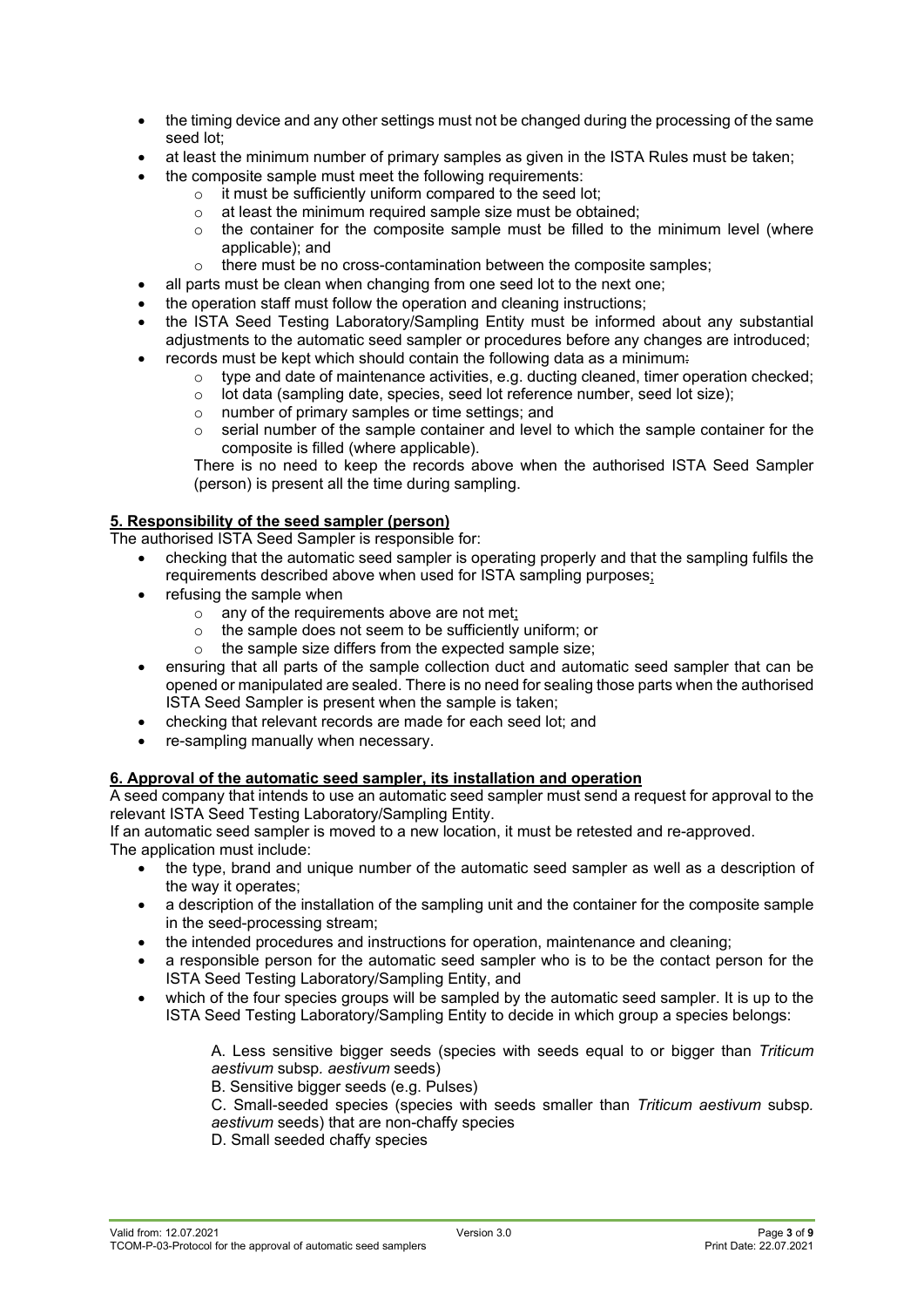The ISTA Seed Testing Laboratory/Sampling Entity will check the application and decide if the type and installation of the automatic seed sampler meets the conditions under points 2 and 3 above.

The ISTA Seed Testing Laboratory/Sampling Entity and the seed plant installing the automatic seed sampler should agree which tests should be performed on the samples. The ISTA Seed Testing Laboratory/Sampling Entity will determine the test plan on the basis of discussions with the seed plant.

The test plan should be based on the species involved. The tests that give the highest probability to highlight any difference between the two methods should be applied.

Ten seed lots have to be sampled twice for comparative testing, i.e. once manually by an ISTA approved method and once by the automatic seed sampler. The testing must take place after the installation of automatic seed sampler.

The manual sampling must be performed by an authorised ISTA Seed Sampler. Sampling conducted by the automatic seed sampler must be performed under the supervision of an authorised ISTA Seed Sampler.

There must be no additional processing of the seed lot in between the two composite samples being taken.

The submitted samples must be obtained and sealed by the authorised ISTA Seed Sampler. In cases where the reduction of the composite sample is not necessary or cannot be performed e.g. because the composite sample is automatically sealed after the automatic sampling process, the composite sample can be regarded as the submitted sample.

The samples must be tested by an ISTA Seed Testing Laboratory.

The ISTA Seed Testing Laboratory/Sampling Entity responsible for the approval of the automatic seed sampler may set up additional requirements.

The automatic seed sampler can only be approved for the species groups that it has been tested for.

#### Testing plan

The testing plan is based on the species groups (mentioned above) that the automatic seed sampler is to be used for. 10 seed lots per species group must be sampled twice and tested. However, if 7 lots are accepted, then the ISTA Seed Testing Laboratory does not need test all 10 seed lots.

If seed lots from more than one group are to be tested, Groups A and B: If tested for B, it is not necessary to test for group A. Groups C and D: If tested for D, it is not necessary to test for group C. Groups A and B don't affect testing on groups C and D and *vice versa*.

Each pair of samples must be examined for at least two quality attributes, which can be:

- other seeds by number;
- purity:
- germination, or
- thousand seed weight

The ISTA Seed Testing Laboratory is free to use other comparative tests if it is more useful to detect differences.

Guidance on which information to take into account and which test to apply is given below:

#### Purity, other seed count

If it is anticipated that the seed lot has a high purity level or that no other seeds are present, other quality attributes should be applied.

#### **Germination**

Germination is obligatory for species group B.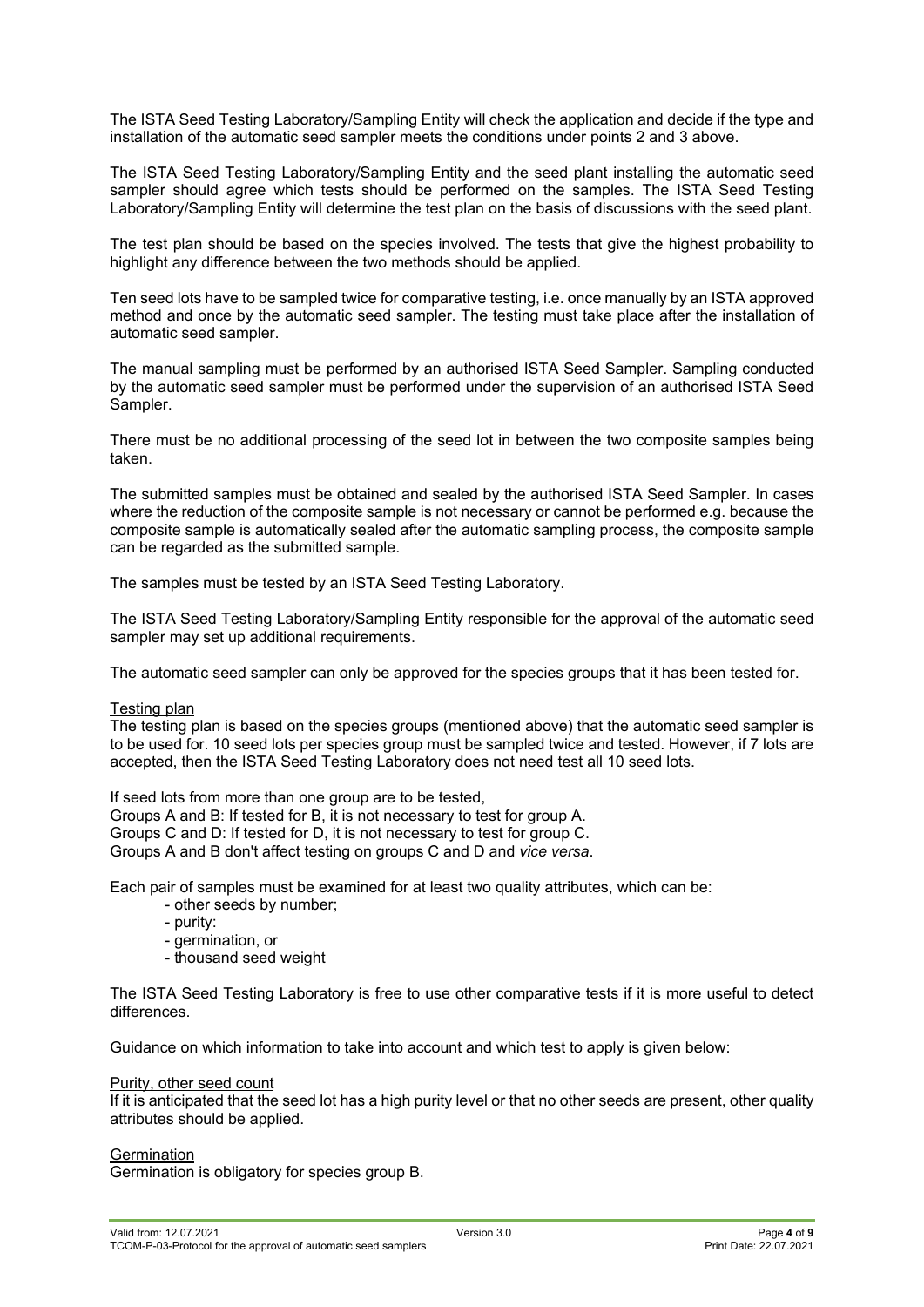# Thousand seed weight (TSW)

TSW can be used for species for which the seed size can vary within the same seed lot to check, if the automatic seed sampler selects on weight.

The submitted and working sample size must be in accordance with the sample sizes specified in Table 2C.

Where dividers are integrated in the processing system, the dividers must be tested before being installed by using a testing procedure that applies to dividers.

If possible, the two corresponding samples should be examined by the same analyst. If the analysis has been carried out by different analysts and the results are out of tolerance, the analysis will have to be conducted once more by same analyst.

Purity, other seed count and germination: The results for the two corresponding composite samples are to be compared by means of appropriate ISTA tolerance tables.

For all tests, there must be no systematic difference in the results obtained from the analysis done on the samples from automatic seed samplers and those that were manually sampled.

The automatic seed sampler can be approved for a species group, if at least 70% of the tested seed lots (7 out of 10) show no significant differences between the two samples regarding two quality attributes. If the first seven samples are within tolerances and without any systematic differences for all tests carried out, the automatic seed sampler can be approved.

If substantial changes are made to the seed transfer system to which the automatic seed sampler is connected, the ISTA Seed Testing Laboratory/Sampling Entity may require a new set of check samples to be taken as described above.

The approval, as well as any conditions of the approval, shall be communicated in writing. The approval must be kept as part of the company's records as long as the automatic seed sampler is in operation or suspended due to a new set of check results.

There must be an unambiguous link between the approval document and the approved automatic sampler.

## **7. Expiration of the approval**

This protocol does not specify a specific expiration period of the approval since automatic seed samplers, under good maintenance conditions, are known to work very consistently and reliably for a long time.

ISTA Seed Testing Laboratory/Sampling Entity may restrict the approval to a certain time period depending on the expected stability of working conditions and the quality of maintenance of the automatic seed sampler.

If the ISTA Seed Testing Laboratory/Sampling Entity has restricted the time of the approval, a new full approval can be made after a successful completion of testing as in section 6.

## **8. Annual Monitoring Check**

The automatic seed sampler and sampling operation must be checked at least once a year under the responsibility of the ISTA Seed Testing Laboratory/Sampling Entity. The annual check should include, but not necessarily be restricted to, timer adjustments, cleanliness, seals and sampling operation of the automatic seed sampler together with any possible weak points of a specific brand.

It is not necessary to take monitoring samples for testing annually unless there are observations from the annual check that would suggest the ISTA Seed Testing Laboratory/Sampling Entity should require this action.

A checklist can be used for this purpose, see the example below.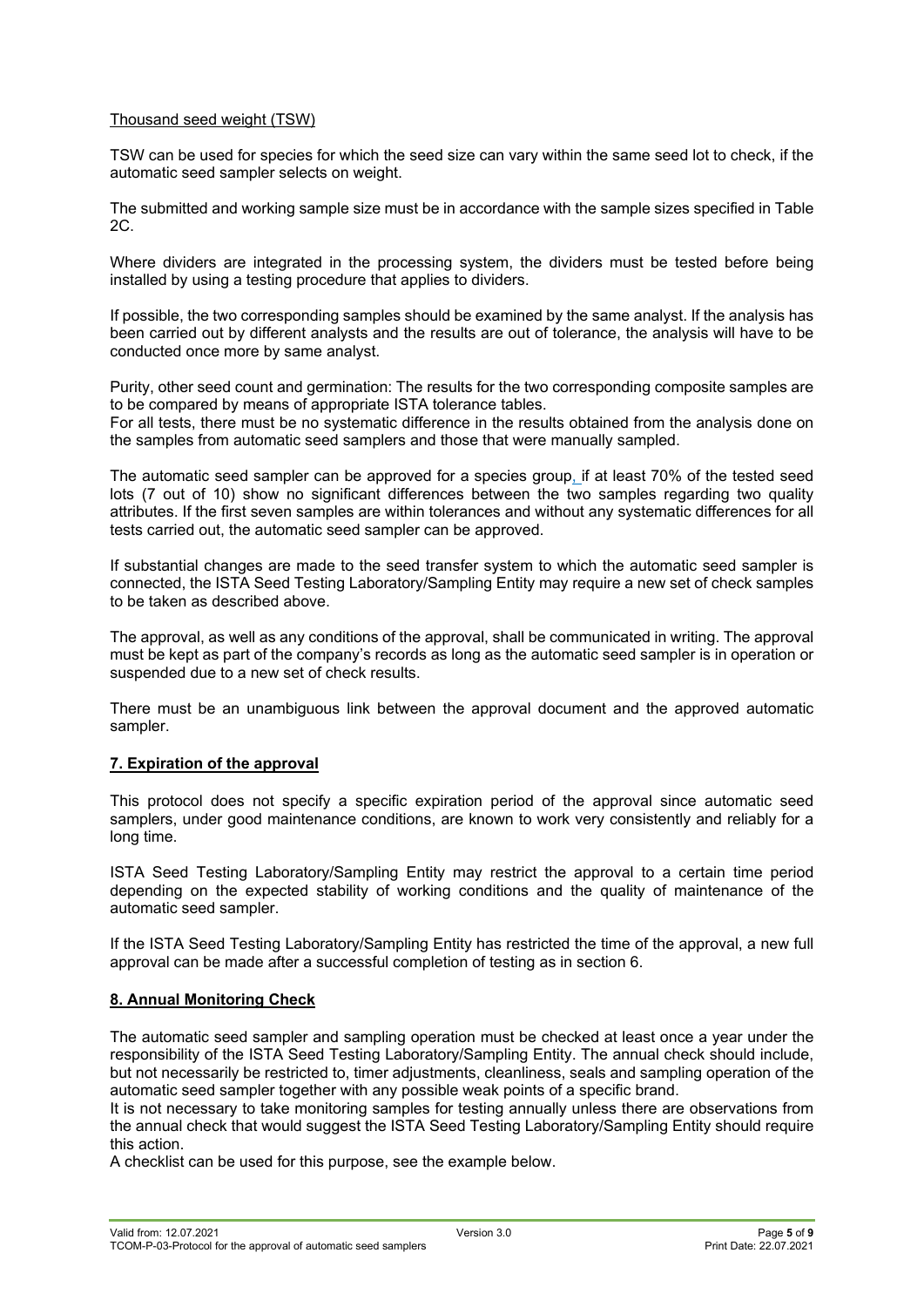# **ANNEX**

Checklist for Initial Accreditation and Periodic Assessment of Automatic Samplers

**DISTRIBUTION LIST**

ISTA Membership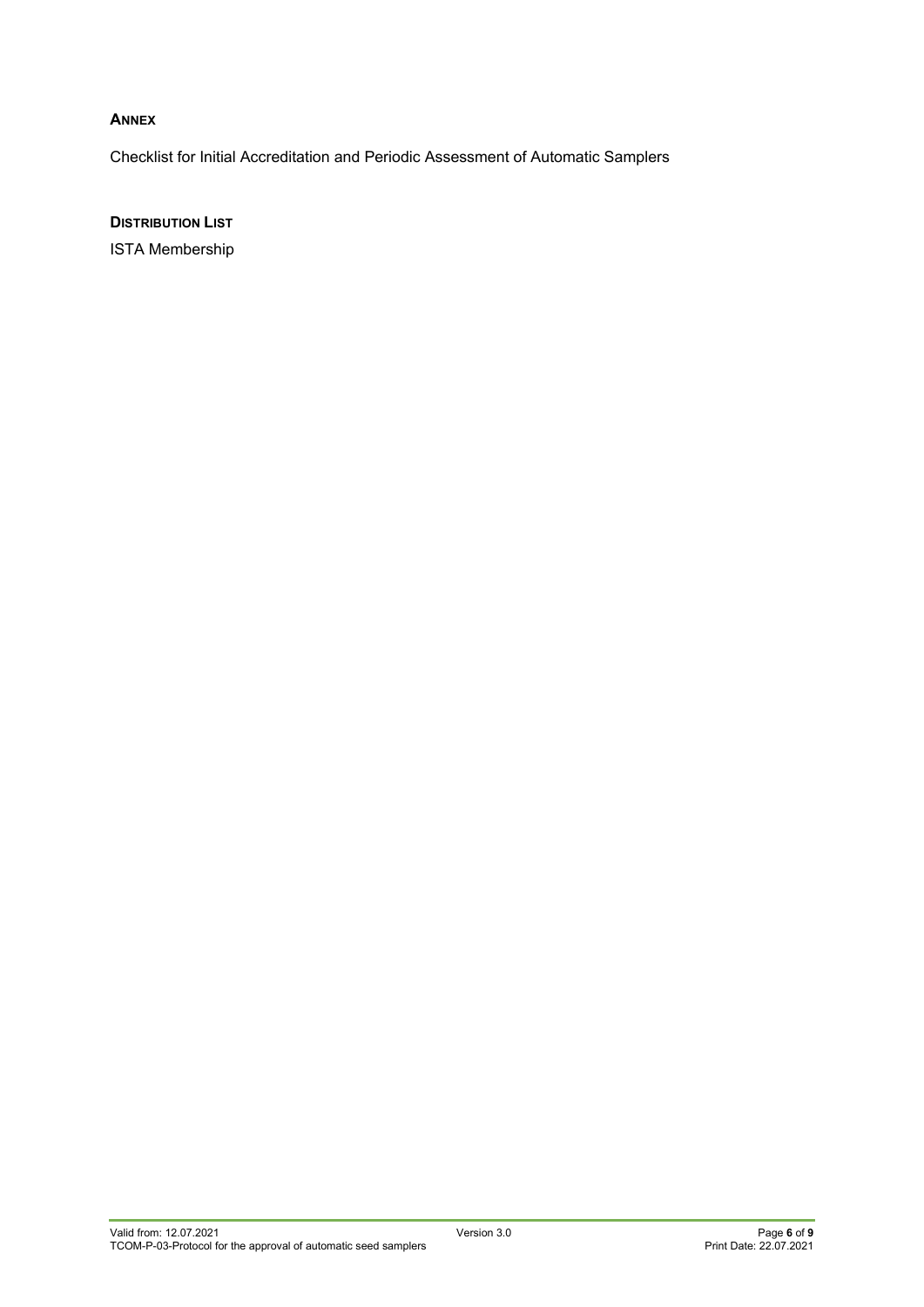## **CHECKLIST FOR INITIAL ACCREDITATION AND PERIODIC ASSESSMENT OF AUTOMATIC SAMPLERS**

| Company:         |  |
|------------------|--|
| Machine / plant: |  |
| Assessed by:     |  |
| Date:            |  |

# **CRITERIA THAT IS ONLY CHECKED ONCE AT THE INITIAL APPLICATION FOR THE ACCREDITATION OF AN AUTOMATIC SEED SAMPLER**

| Criteria checked                                                            | <b>Complies</b> |    | <b>Description of</b> |
|-----------------------------------------------------------------------------|-----------------|----|-----------------------|
|                                                                             | /es             | no | non-conformity        |
| a. Correct adjustment and working                                           |                 |    |                       |
| b. Comparison of results of samples taken<br>manually and automatic samples |                 |    |                       |
| c. Operating instructions present and<br>implemented                        |                 |    |                       |
| d. Type/brand of sampler indicated                                          |                 |    |                       |

| <b>CRITERIA THAT MUST ALWAYS BE CHECKED</b><br>(Both at the initial accreditation and at the periodic checks) |                 |    |                       |
|---------------------------------------------------------------------------------------------------------------|-----------------|----|-----------------------|
| Criteria checked                                                                                              | <b>Complies</b> |    | <b>Description of</b> |
|                                                                                                               | yes             | no | non-conformity        |
| 1. Automatic sampler                                                                                          |                 |    |                       |
| a. Sampling intensity meets norms                                                                             |                 |    |                       |
| b. Sampling entire seed stream                                                                                |                 |    |                       |
| c. No seed spilled (found outside sample<br>reception container)                                              |                 |    |                       |
| d. No seed comes to the container between<br>the subsamples                                                   |                 |    |                       |
| e. Constant seed stream/in case sample is<br>taken from a bunker: seed not moving                             |                 |    |                       |
| f. Adjustment is readable                                                                                     |                 |    |                       |
| g. Working of the sampler is readable and<br>can be followed when required                                    |                 |    |                       |
| h. Records/logbook present and up to date                                                                     |                 |    |                       |
| i. Staff member appointed as responsible                                                                      |                 |    |                       |
| person for operating automatic sampler                                                                        |                 |    |                       |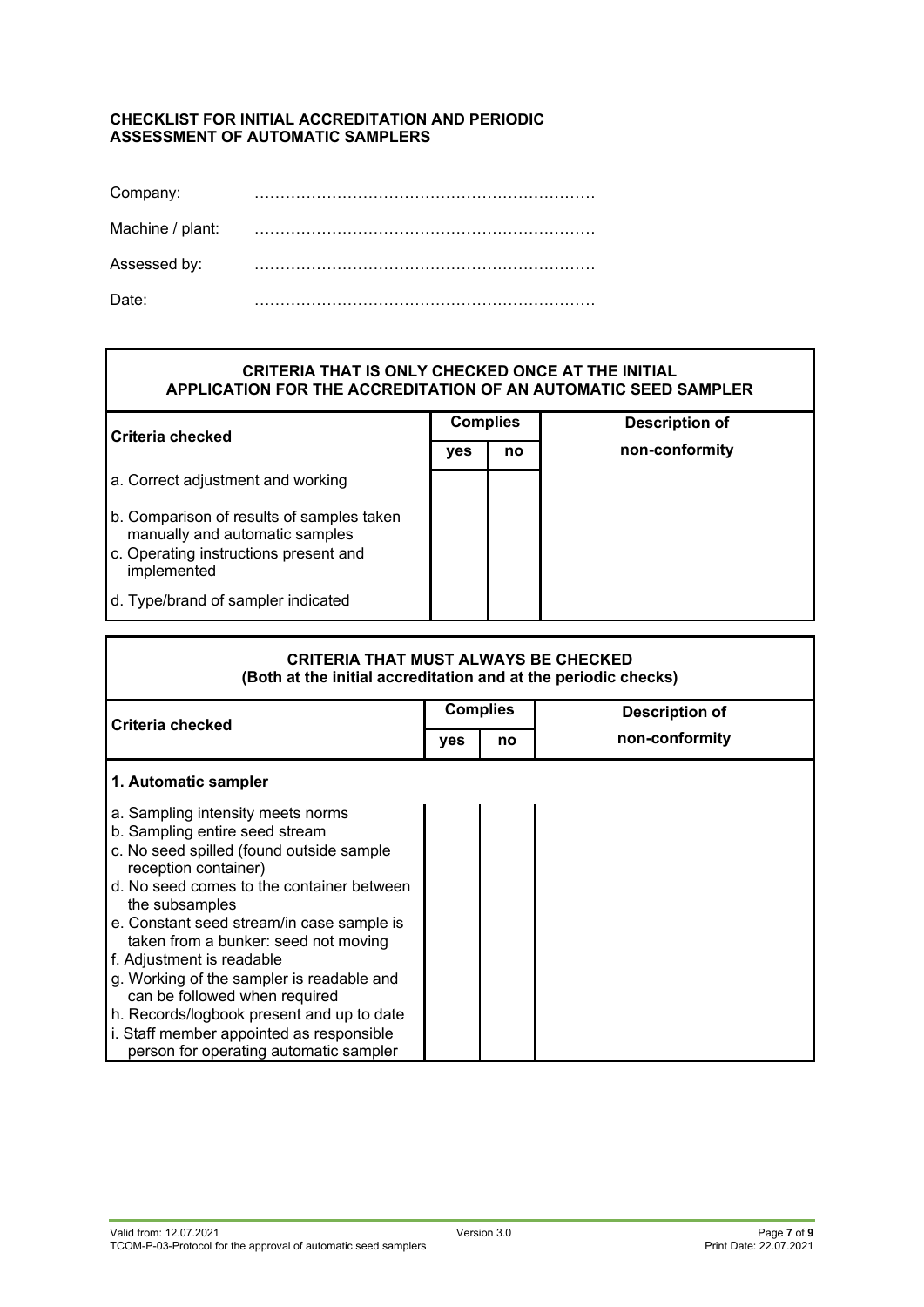|                                                                                                                        |  | <b>Complies</b> | <b>Description of</b> |
|------------------------------------------------------------------------------------------------------------------------|--|-----------------|-----------------------|
| <b>Criteria checked</b>                                                                                                |  | no              | non-conformity        |
| 2. Reception of primary samples                                                                                        |  |                 |                       |
| a. Closed circuit/duct between sampler<br>and sample reception container                                               |  |                 |                       |
| b. Sampler and ducting is well cleaned                                                                                 |  |                 |                       |
| c. No seed can be added or withdrawn                                                                                   |  |                 |                       |
| d. Sample containers uniquely identified<br>before sampling                                                            |  |                 |                       |
| e. Right filling level/right quantity                                                                                  |  |                 |                       |
| f. If plastic tube is used, the method of<br>closing the samples is sufficient to<br>prevent contamination / seed loss |  |                 |                       |
| g. Homogeneity of primary sample can<br>be checked                                                                     |  |                 |                       |
| h. Sample cannot be changed/tampered<br>with                                                                           |  |                 |                       |

 $\_$ \_\_\_\_\_\_\_\_\_\_\_\_\_\_\_\_\_\_\_\_\_\_\_\_\_\_\_\_\_\_\_\_\_\_\_\_\_\_\_\_\_\_\_\_\_\_\_\_\_\_\_\_\_\_\_\_\_\_\_\_\_\_\_\_\_\_\_\_\_\_

Remarks: